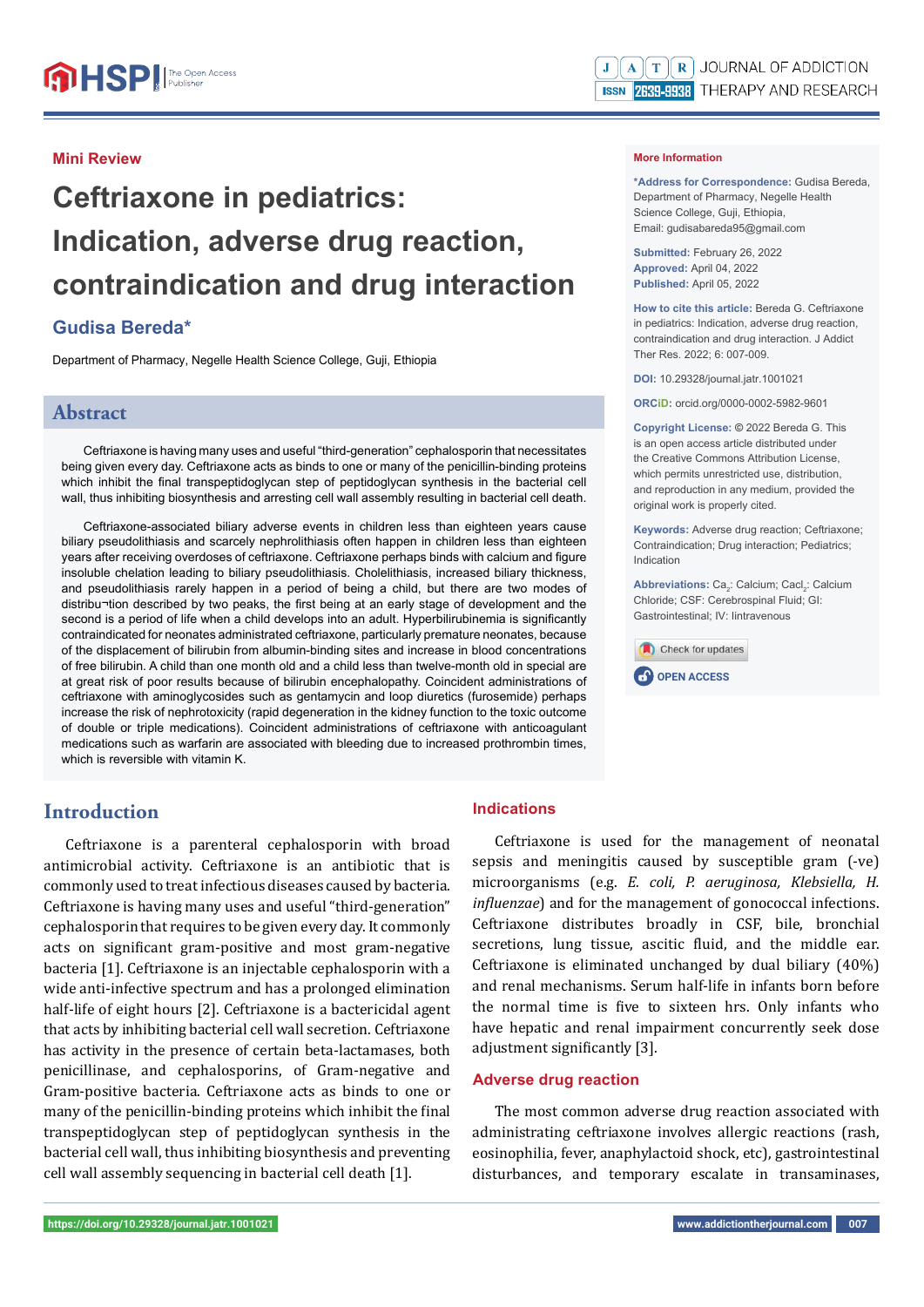nephrotoxicity, pseudomembranous colitis, blood dyscrasias, hematological anomalies (granulocytopenia, thrombocytopenia, hemolytic anemia) and gallbladder deliverance inadequacy [4-6]. Certain side effects of ceftriaxone are illustrated beneath; Ceftriaxone-associated biliary adverse events in pediatrics are cause biliary pseudolithiasis and scarcely nephrolithiasis often happens in children less than eighteen years who receive overdoses of ceftriaxone [7]. Ceftriaxone-associated renal adverse events in pediatrics result in urolithiasis in children less than eighteen years, which could also cause acute kidney injury [8]. Ceftriaxone perhaps binds with calcium and figures insoluble chelation influencing biliary pseudolithiasis [9]. Cholelithiasis, escalated biliary thickness, and pseudolithiasis rarely happen in a period of being a child, but there are two modes of distribution described by double peaks, the  $1<sup>st</sup>$  being at an early stage of development and the  $2<sup>nd</sup>$  in a period of life when a child develops into an adult [10,11]. Ceftriaxone-associated hemolysis in pediatrics due to the availability of a substance produced by the body to fight disease against ceftriaxone, and the judgment displaced immune complex type lysis of red blood cells with the liberation of hemoglobin [12]. Ceftriaxone displaces bilirubin from albumin attaching sites; ceftriaxone generated escalation of free bilirubin and erythrocyte-bound bilirubin and de-escalates unconjugated bilirubin. Ceftriaxone reveals a substantial replacing consequence at accumulations gathered among therapeutically used and should be used with precaution in more-risk jaundiced a very young child [13]. Determination of free bilirubin, erythrocyte-bound bilirubin, and unconjugated bilirubin was used to test the outcomes of ceftriaxone on the binding of bilirubin to albumin [14].

## **Contraindication**

Hyperbilirubinemia is significantly contraindicated for neonates administrated ceftriaxone, particularly premature neonates, because of the displacement of bilirubin from albumin-binding sites and increase in blood concentrations of free bilirubin. A child than one month old and a child less than twelve months old in special are at great risk of poor results because of bilirubin encephalopathy [15-17]. Ceftriaxone for parenteral is not given for patients with a history of having cephalosporin category of antibiotics allergies [18]. Coadministration of ceftriaxone and calcium-containing solutions or products in a child less than a month old is contraindicated: ceftriaxone reacts to calcium-containing solution and it can chelate in lungs and kidneys of a child less than twenty-eight days years and this could be life-threatening. Consequently, ceftriaxone is also contraindicated in a child less than twenty-eight days years if they are anticipated to take any calcium-containing products. Coincident usage of IV ceftriaxone and calcium-containing solutions in neonates and young infants has been associated with calcium chelation. Ceftriaxone is discordant with theophylline, azithromycin, Cacl<sub>2</sub>, Ca gluconate, caspofungin, fluconazole, and vancomycin [19].

#### **Drug interactions**

Disulfiram-like reaction enclosing ceftriaxone in a child less than eighteen years patient: disulfiram-like reactions between ceftriaxone and ethanol have been well defined in the literature. The reaction's mechanism involves disulfiram or the falling medication preventing aldehyde dehydrogenase, the enzyme responsible for converting acetaldehyde product of metabolism of ethanol to acetate. The sequencing increases in harmful blood acetaldehyde leads to clinical outcomes that categorize in severity and that are common to the amount of being exposed to alcohol and falling medicine. Rare reactions are clearly shown as vasodilation sequencing in flushing and headache, while moderate to severe reactions can develop from nausea and vomiting to hypotension, dysrhythmia, and death [20-22]. Disulfiram-like reactions among ceftriaxone and ethanol are extremely infrequent. Coincident administrations of ceftriaxone with aminoglycosides such as gentamycin and loop diuretics (furosemide) perhaps increase the risk of nephrotoxicity (rapid degeneration in the kidney function due to the toxic outcome of double or triple medications). Coincident administrations of ceftriaxone with anticoagulant medications such as warfarin are associated with bleeding due to increased prothrombin times, which is reversible with vitamin K [23,24].

# **Conclusion**

Ceftriaxone is having many uses and useful "thirdgeneration" cephalosporin that requires to be given every day. Ceftriaxone acts as binds to one or many of the penicillinbinding proteins which inhibit the final transpeptidoglycan step of peptidoglycan synthesis in the bacterial cell wall, thus inhibiting biosynthesis and arresting cell wall assembly sequencing in bacterial cell death.

Ceftriaxone-associated biliary adverse events in children less than eighteen years cause biliary pseudolithiasis and scarcely nephrolithiasis often happen in children less than eighteen years after receiving overdoses of ceftriaxone. A child than one month old and a child less than twelve months old in special are at great risk of a poor outcome because of bilirubin encephalopathy. Coincident administrations of ceftriaxone with aminoglycosides such as gentamycin and loop diuretics (furosemide) perhaps escalate the risk of nephrotoxicity (rapid degeneration in the kidney functions due to the toxic outcome of double or triple medications). Coincident administrations of ceftriaxone with anticoagulant medications such as warfarin are associated with bleeding due to increased prothrombin times, which is reversible with vitamin K.

## **Acknowledgment**

The author acknowledged to those all who support him during the preparation of this manuscript.

#### **Data sources**

Sources searched include Google Scholar, Research Gate,